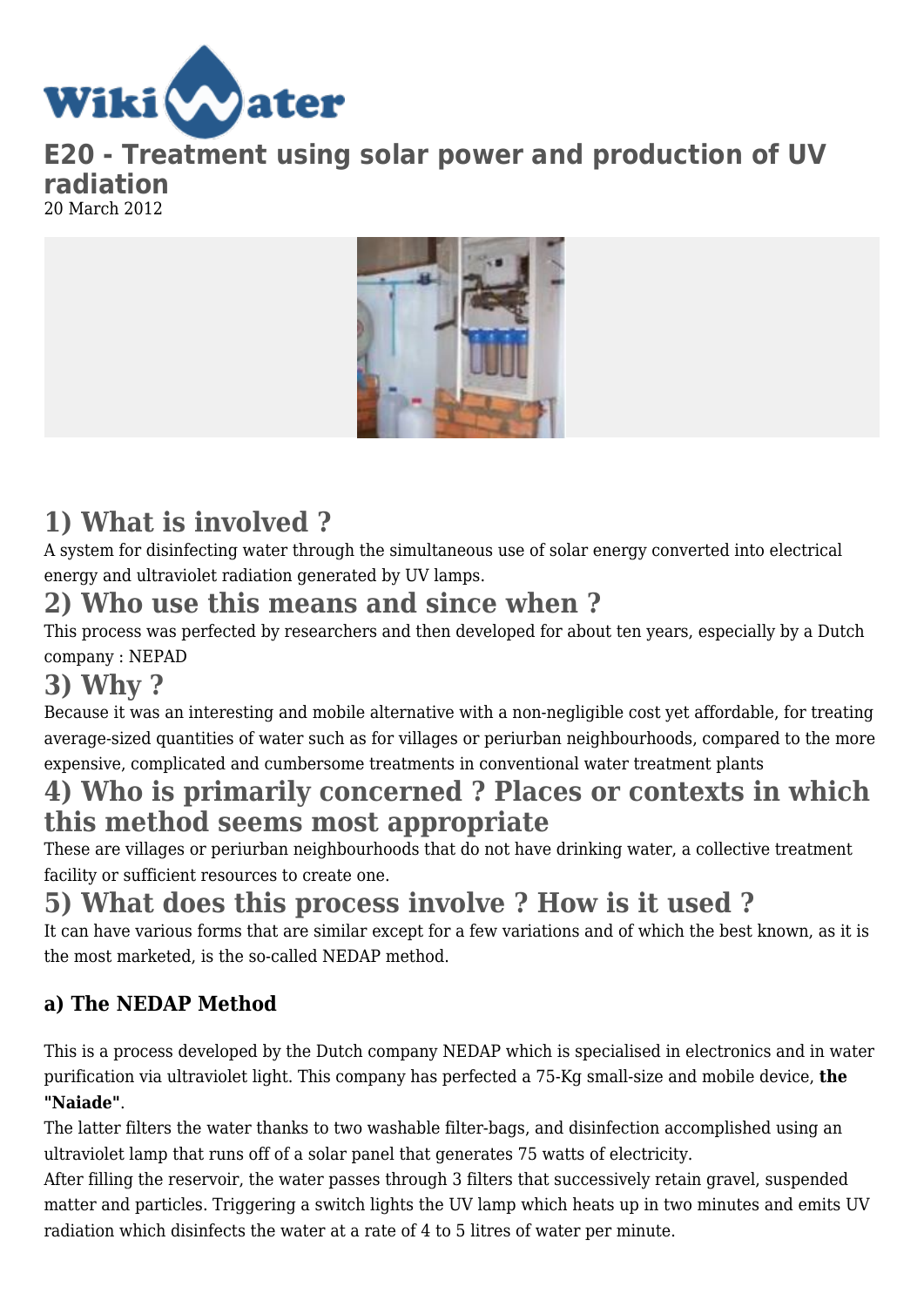It is easy to install and operates on its own. It does not need to be connected to a source of electric energy nor does it have to be connected to a source of water as it can be filled manually. The facility kills all of the pathogenic agents via the ultraviolet radiation and makes the water safe to drink without the use of chemicals. It can purify up to 2,500 litres of water in ten hours.

The out-of-factory price for the Naïade is at least 3,800 euros. For a service life of ten years, in a village with 250 inhabitants, this is an investment of 2 euro centimes per day for 20 litres of water per inhabitant. This price includes depreciation, use and maintenance. Its price, installed on-site, can reach  $\epsilon$ 6,000...



#### **The Naïade. Photo : Nedap Advantages**

#### - Easy to implement.

- Low maintenance cost once the equipment is acquired.
- Effectiveness and rapidity.
- Good daily production capacity (up to 2,500 litres of drinking water).

#### **Disadvantages**

- Equipment that needs to be imported.
- High initial purchase cost for the purifier.
- Relatively high maintenance cost (descaling, in particular)
- The water is not protected from becoming contaminated again, if it is not used quickly enough.

### **b) The "1001 fountains" concept**

**The latter came to light in 2004 in 3 Cambodian villages** but in 2011 was expanded to about forty others (40,000 people) with the goal that was set by the organisation of the same name that had launched it of reaching 200 villages by 2015, and then to develop it in Madagascar and in other countries. **Its cofounder is from Cambodia** and is about thirty years old. Lo Chay, who comes from a modest family from a village in the northwest and who, after being able to study thanks to the "Children of the Mekong" association, received a degree from the Ecole Nationale des Eaux and Forêts and wanted to put his knowledge to work in developing his country.



Station de purification UVc « 1001 fontaines pour demain »

The purpose of this concept is not only to **provide drinking water** to people or communities that do not have any, but also **to create a small economic activity** locally by selling the water produced at a low cost (1 centime/l) but which is enough to remunerate one or two people  $(\text{\textsterling}45/month)$ , to be compared with the average monthly wages for a family of  $\epsilon$ 10/month) in charge of purifying the water and selling it. **The technique is practically the same as the previous one**.

The device, called Fontaine, does not take up much space as it can be placed in a cupboard, is comprised of 4 filters and an electric ultraviolet lamp powered by a solar panel. Before the water is introduced, it passes through 2 larges tanks each containing 3 m3 located in an adjoining room and where a preliminary step of flocculation and decantation is carried out, which removes the suspended matter from the water.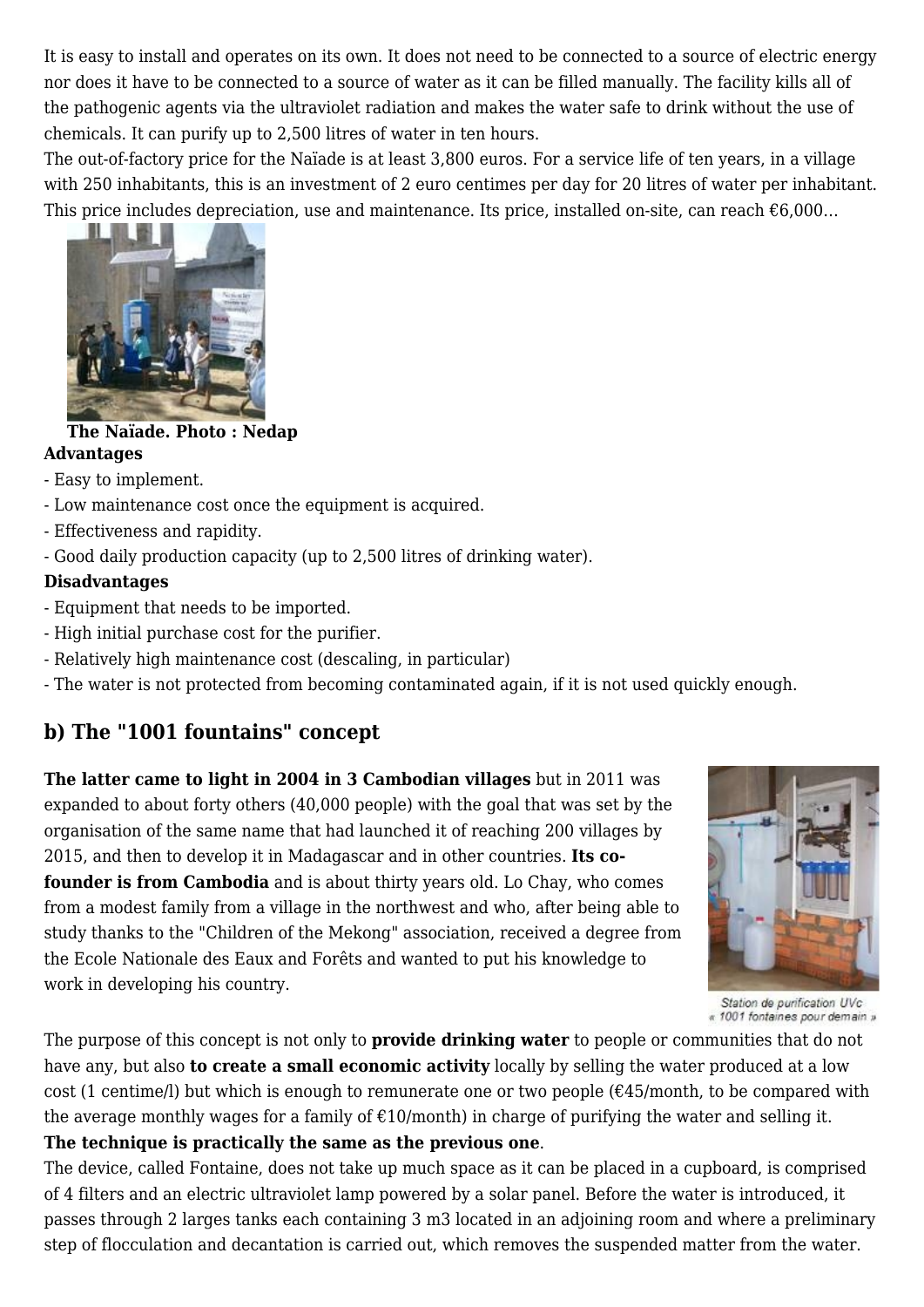The water then flows successively through 4 filters ranging from the largest (60 microns) to the finest (1 micron) before it is finally exposed to the radiation from a UV lamp which kills or inhibits the bacteria. The investment cost is  $£15,000$  per village for 2000l/day.

#### **Specific advantage of this concept**

By making the water safe to drink at a low cost and by selling it in small quantities and at a reasonable price, the concept's promoters strived not only to provide a minimum of drinking water to villages that did not have any but also to initiate an economic activity in these villages thanks to the jobs that are as such created.

#### Specific disadvantage

The water produced is sold, which without a doubt does not allow everyone to take advantage of it, especially the poorest people.

## **c) Other larger-scale devices that treat water with ultraviolet radiation.**

The method of purifying water through the use of ultraviolet radiation no longer concerns just isolated areas or those with a low number of homes, but now entire towns where it is replacing, or is reducing the intensity, of conventional water treatment via chlorination and prior flocculation with aluminium sulphate which some feel can have potential long-term effects on health and who would like to have this replaced with a more ecological process with a UV base.

For example, this is already the case with **several facilities in the cities of New York and Montreal**. Some research organisations or young companies, such as SwissINSO near Lausanne are moreover currently testing new prototypes of ecological facilities that perform even better by combining, for example, for high-volume treatments, a treatment via UV with an improved reverse osmosis technology. It is therefore likely that **this technology is going to advance** and that it could result in new and interesting devices for populations and villages with limited resources.

## **4) Example of good practice : The "1001 fontaines" operation in the village of Wat Tamin**

**Wat tamin is a Cambodian village** of 7,00 inhabitants which can be reached only via a dirt path and where drinking water could be obtained only from Battambang, the closest town but 20 km away. The installation of a UV fountain with the assistance of a local NGO "Buddhism for development" made it possible, after an awareness campaign for the population on the problems of hygiene and health, to produce over 1000 20-l bottles of water at a price of about 10 euro centimes per unit, which is 25% less than beforehand, and the profits made allow for the remuneration of two operators, Mr Yan Chomnan in charge of production and distribution and Mme Ouk Hak Vi, in charge of financial management and assistance with production, who both come from the community and for the financing of small investments.

The bottles are either sold at about twenty stalls or stands located in the 7 villages of the commune, or are delivered using a motorcycle pulling a trailer loaded with 20 bottles. Once used and returned, they are carefully washed before they are filled again.

Source [:http://aventure.blogs.liberation.fr...](http://aventure.blogs.liberation.fr/eautour_du_monde/2007/10/5--economie-dur.html)

# **5) Where to obtain further information - Bibliography**

## **a) Websites**

- **NEDAP** : Naïade method for purifying water from the Dutch company NEDAP NV [http://www.purificationdeleau.com/i...](http://www.purificationdeleau.com/index.php)

- **ONG 1001 FONTAINES. Website presenting the concept, the method of treatment used and its**